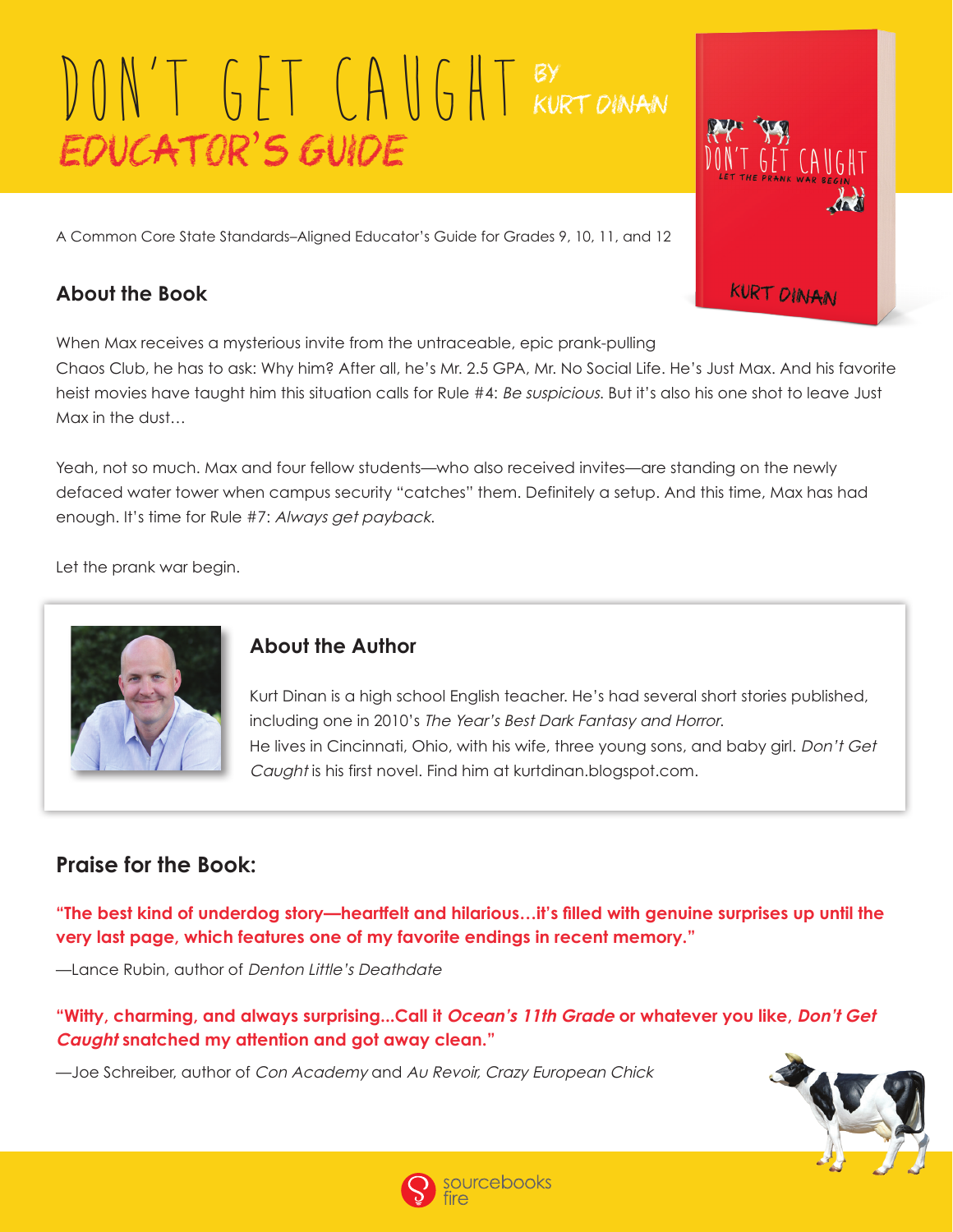# ESTA TELEVISION **KURT DINAN**

#### **PRE-READING ACTIVITY**

History is filled with people playing elaborate pranks and hoaxes simply for the joy of the prank. Lists of these pranks are easily accessible online. Assign students a famous prank played over the course of history, or let them choose their own. Students can share in small groups or in front of the class. SL 9-10.1, SL 9-10.2, SL 9-10.4; SL 11-12.1, SL 11-12.2, SL 11-12.4

#### **POST-READING ACTIVITY**

Assign groups a school-related heist or caper and have them mastermind potential ways to pull off the prank role players needed, supplies needed, timing, sequence of events, etc. List strengths and weaknesses of the plan. Students can write a research paper on their topic or present their project in front of the class. W 9-10.7; SL 9-10.4, SL 9-10.5; W 11-12.7; SL 11-12.4, SL 11-12.5

Students should select their favorite character from Don't Get Caught. Create a "Fakebook" page to include personal status, friends, and at least two written posts/conversations among their friends about one of the themes in the novel.

W 9-10.3, W 9-10.6; W 11-12.3, W 11-12.6

#### **WRITING ASSIGNMENT**

Have student select a theme from the novel and trace its development through the course of the story. Summarize the events that illustrate this theme, being sure to cite specifics from the text. How is it expressed? Do multiple characters express it? What is the significance of the overall theme? How does the student feel this theme applies to his or her own life?

RL 9-10.1, 9-10.2, 9-10.3; 11-12.1, 11-12.2, 11-12.3 W 9-10.1, 9-10.4, 9-10.5, 9-10.10; 11-12.1, 11-12.4, 11-12.5, 11-12.10 SL 9-10.1, 11-12.1

#### **DISCUSSION QUESTIONS**

The banner posted in Mr. Watson's classroom challenges the students to "Write your name in the wet cement of the universe." What does this statement mean to you? Is it important for someone to attempt to make their mark? Why or why not? In what ways, if any, have you tried to make your mark on the universe?

Each character has a different motivation for accepting the Chaos Club's invitation in the beginning of the novel. Who do you think has the best reasoning for attending? Who's motivation do you think is the weakest?



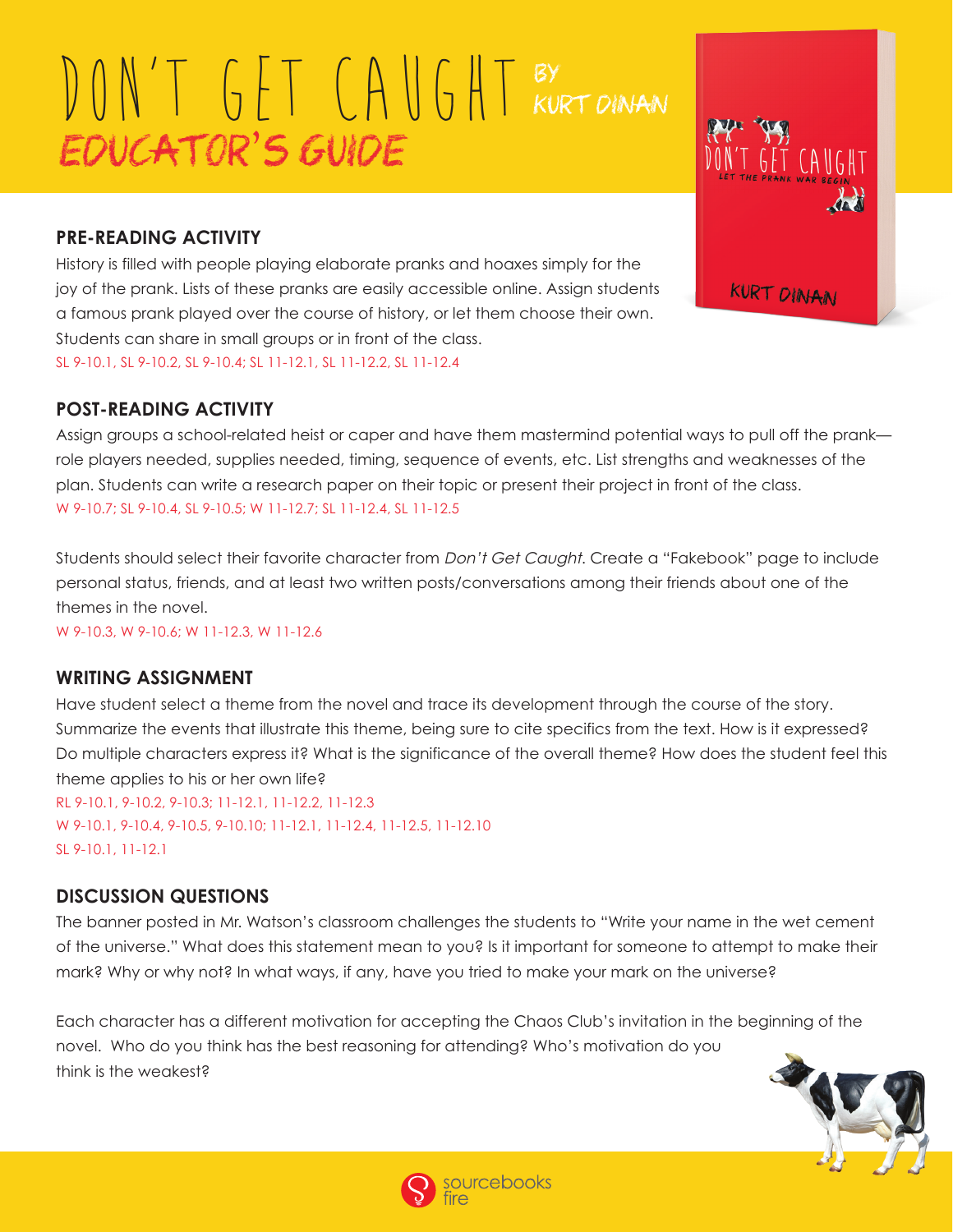

A famous saying is, "Revenge is a dish best served cold." What does this expression mean and how does it relate to the novel?

At one point, Max asks Mr. Watson if revenge is ethical. What is your opinion on this?

Mr. Watson tells Max that revenge and justice are easily confused, but are different. Do you agree with this, or not? Why?

Which character in the novel was your favorite and why? Which character in the novel are you most like/most different than and why?

Do you agree with Max and believe the pranks the group pulls are harmful, or do you side with the rest of the group who believes their pranks are fair revenge for treatment they've received from others? Why?

Over the course of the novel, Max's view of Stranko changes. How does it change, and what do you believe the author's purpose is in having his view change?

If you were Max, would you have accepted the Chaos Club's invitation to join their secret club? Why or why not?

Do you believe Wheeler's final revenge on Stranko is justified or is it too much?

Who do you think should have been the winner of the prank off and why?

What stereotypes are present in the novel? Which of those stereotypes, if any, are questioned over the course of the novel?

Humor plays a big part in character development as well as in keeping the reader interested. What part of the novel did you find the funniest and why?

Sometimes a novel's biggest surprises are foreshadowed earlier in the text, but are only clear to the reader on second reading. What examples of foreshadowing did you find in the novel?

At times, the author breaks standard rules of grammar, punctuation, and organization. Why